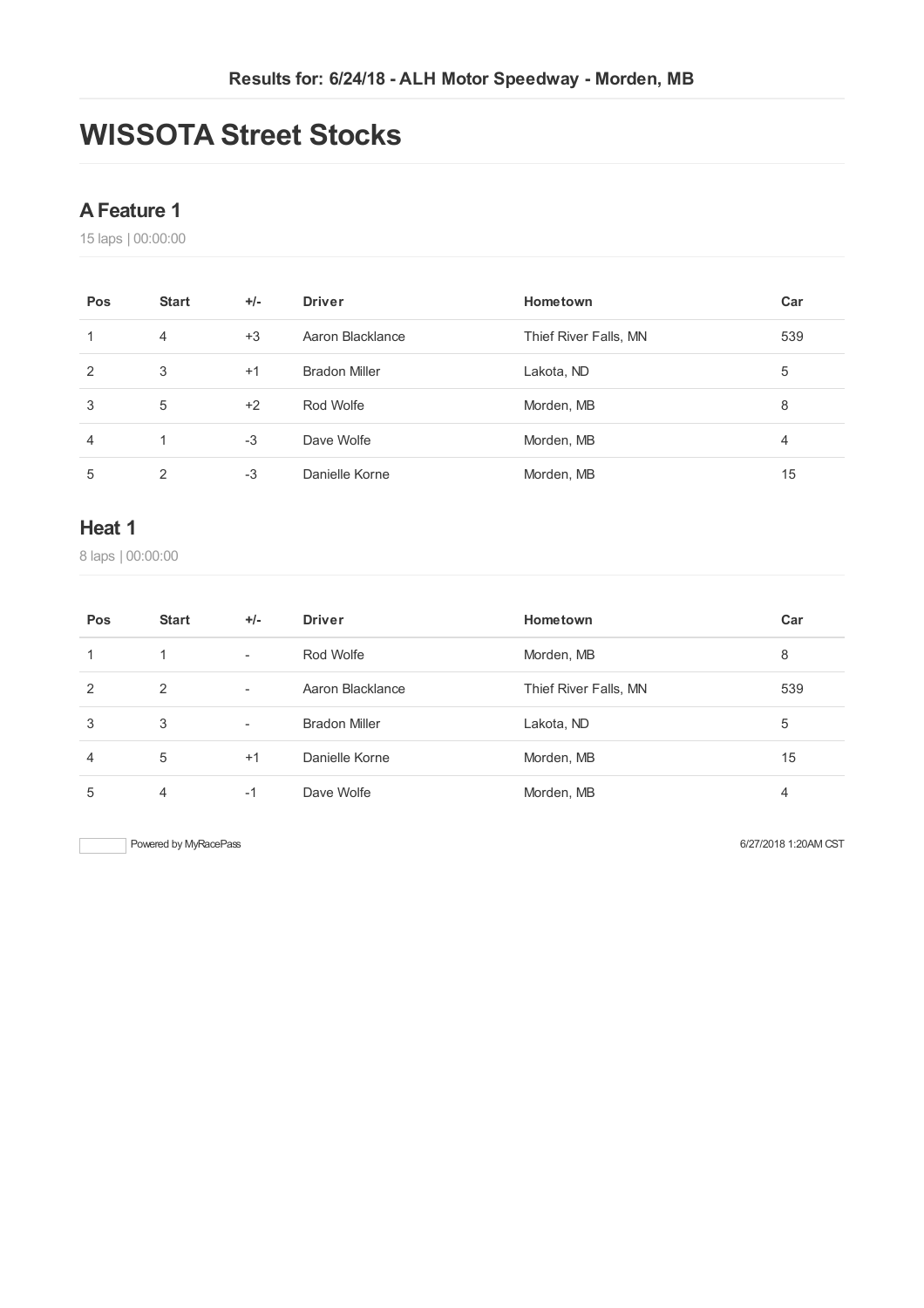## **WISSOTA Modifieds**

#### **AFeature 1**

laps | 00:00:00

| Pos            | <b>Start</b> | $+/-$ | <b>Driver</b>       | Hometown          | Car |
|----------------|--------------|-------|---------------------|-------------------|-----|
| $\mathbf{1}$   | 7            | $+6$  | Ward Imrie          | Winnipeg, MB      | 10W |
| 2              | 5            | $+3$  | <b>Scott Greer</b>  | Winnipeg, MB      | 5G  |
| $\sqrt{3}$     | 6            | $+3$  | Shawn Teunis        | West St. Paul, MB | 39  |
| 4              | 11           | $+7$  | <b>Ryan Cousins</b> | Morden, MB        | 36  |
| 5              | 9            | $+4$  | <b>Tony Caissie</b> | Winnipeg, MB      | 12  |
| 6              | 8            | $+2$  | Rene Poluyko        | Tyndall, MB       | 73P |
| $\overline{7}$ | 2            | $-5$  | Al Giesbrecht       | Schanzenfeld, MB  | 8   |
| 8              | 1            | $-7$  | Chad Allen          | Morden, MB        | 22  |
| 9(DNF)         | 3            | $-6$  | Justin Bronk        | West St. Paul, MB | 92  |
| 10 (DNF)       | 4            | $-6$  | Lee McRae           | Marquette, MB     | 9   |
| <b>DNS</b>     |              | $-1$  | Chris Unrau         | Winkler, MB       | 27  |

#### **Heat 1**

| Pos            | <b>Start</b>             | $+/-$                    | <b>Driver</b>       | Hometown          | Car        |
|----------------|--------------------------|--------------------------|---------------------|-------------------|------------|
| 1              | 1                        | $\overline{\phantom{a}}$ | Ward Imrie          | Winnipeg, MB      | <b>10W</b> |
| 2              | 5                        | $+3$                     | <b>Scott Greer</b>  | Winnipeg, MB      | 5G         |
| 3              | 2                        | $-1$                     | Justin Bronk        | West St. Paul, MB | 92         |
| $\overline{4}$ | $\overline{4}$           | -                        | <b>Shawn Teunis</b> | West St. Paul, MB | 39         |
| 5              | 3                        | $-2$                     | <b>Tony Caissie</b> | Winnipeg, MB      | 12         |
| <b>DNS</b>     | $\overline{\phantom{a}}$ |                          | <b>Ryan Cousins</b> | Morden, MB        | 36         |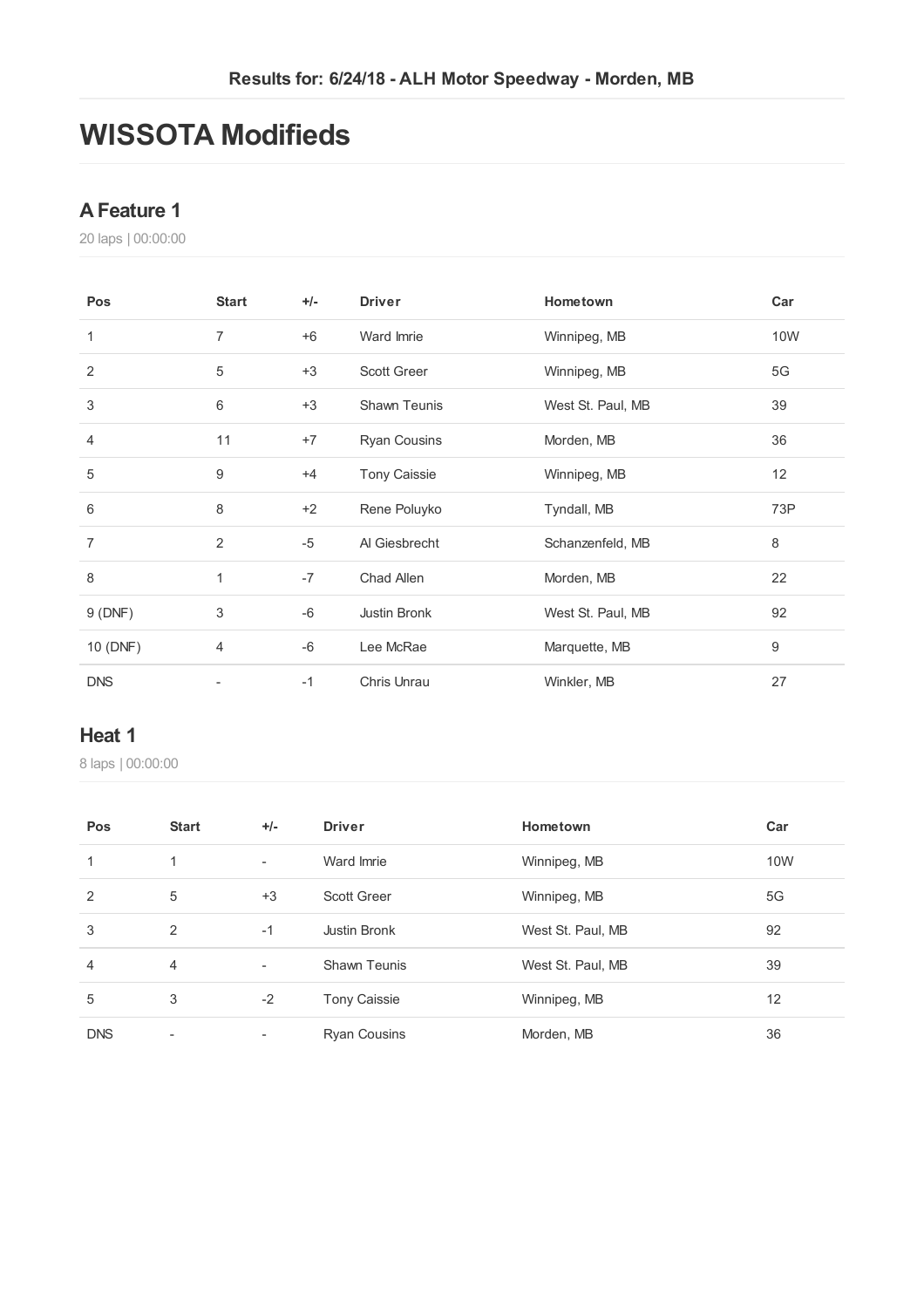laps | 00:00:00

| Pos | <b>Start</b>   | $+/-$                    | <b>Driver</b> | Hometown         | Car |
|-----|----------------|--------------------------|---------------|------------------|-----|
|     | 5              | $+4$                     | Lee McRae     | Marquette, MB    | 9   |
| 2   | 2              | $\overline{\phantom{a}}$ | Rene Poluyko  | Tyndall, MB      | 73P |
| 3   |                | $-2$                     | Chad Allen    | Morden, MB       | 22  |
| 4   | $\overline{4}$ | $\overline{\phantom{a}}$ | Al Giesbrecht | Schanzenfeld, MB | 8   |
| 5   | 3              | $-2$                     | Chris Unrau   | Winkler, MB      | 27  |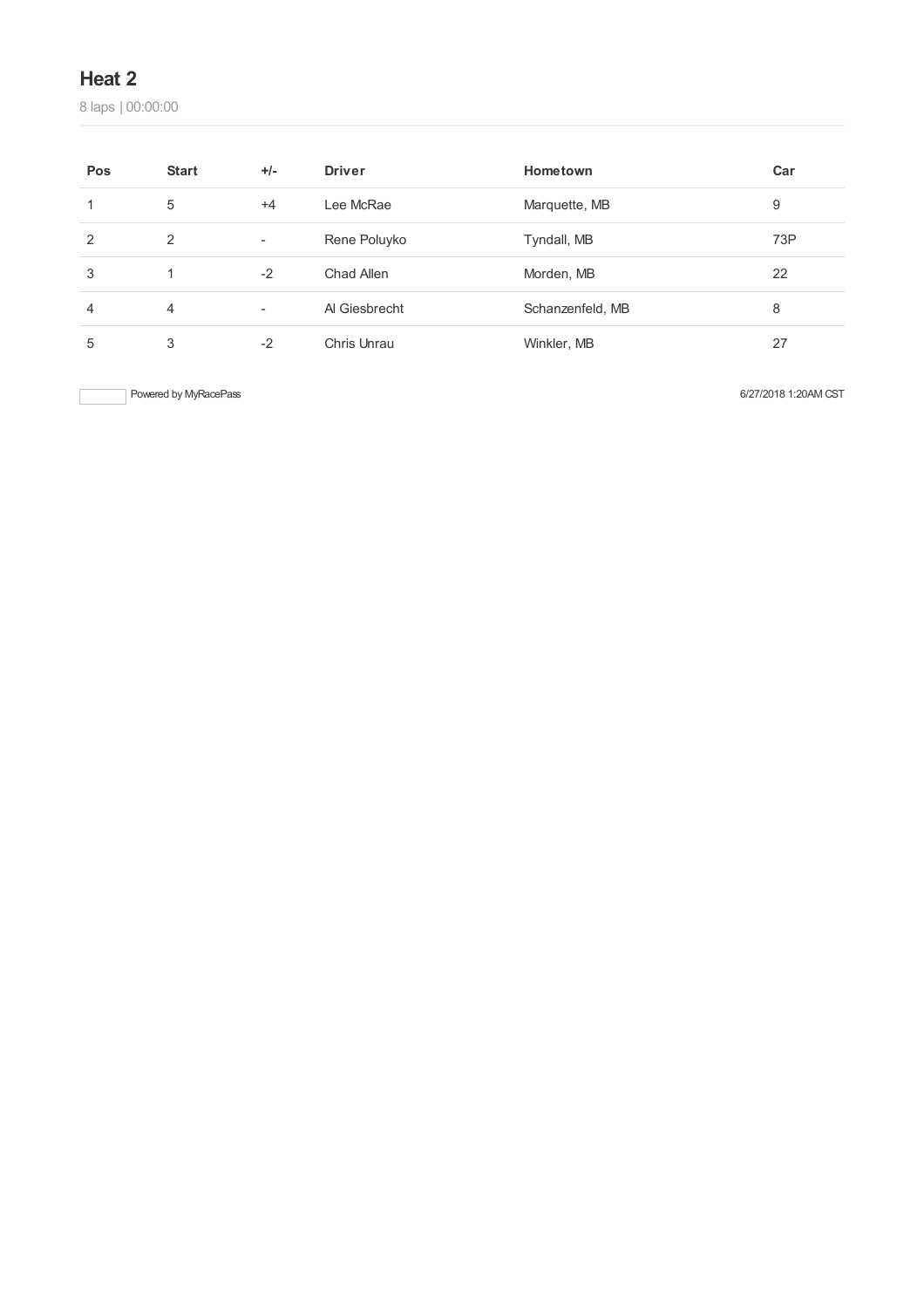## **Pure Stocks**

#### **AFeature 1**

laps | 00:00:00

| Pos            | <b>Start</b>     | $+/-$ | <b>Driver</b>         | Hometown          | Car              |
|----------------|------------------|-------|-----------------------|-------------------|------------------|
| 1              | 7                | $+6$  | Kevin Smith           |                   | 06               |
| $\overline{2}$ | 14               | $+12$ | <b>Bailey Cousins</b> | Morden, MB        | 7B               |
| 3              | 8                | $+5$  | Les McRae             | Marquette, MB     | $\boldsymbol{9}$ |
| $\overline{4}$ | $\boldsymbol{9}$ | $+5$  | Gary Feeleus          | Winnipeg, MB      | 56               |
| 5              | 4                | $-1$  | <b>Jeff Gillies</b>   | Killarney, MB     | 7G               |
| 6              | 1                | $-5$  | Danielle Korne        | Morden, MB        | 15               |
| $\overline{7}$ | 6                | $-1$  | Jamie Smith           | Boissevain, MB    | 13               |
| 8              | 5                | $-3$  | <b>Brian Bellew</b>   | Killarney, MB     | 30K              |
| 9              | 10               | $+1$  | Al Unger              | Morden, MB        | 95               |
| 10             | $\overline{2}$   | $-8$  | Dean Miljure          | Winnipeg, Man, MB | 71               |
| 11             | 13               | $+2$  | Tyler Fehr            | Winkler, MB       | 8                |
| 12             | 11               | $-1$  | Jimmy Klassen         | Morden, MB        | $\overline{7}$   |
| 13             | 3                | $-10$ | Cory Popplestone      | Boissevain, MB    | 46               |
| 14             | 12               | $-2$  | George Darling        | Winnipeg, MB      | 2JR              |

#### **Heat 1**

| Pos            | <b>Start</b> | $+/-$ | <b>Driver</b>         | Hometown       | Car |
|----------------|--------------|-------|-----------------------|----------------|-----|
| 1              | 2            | $+1$  | Jamie Smith           | Boissevain, MB | 13  |
| $\overline{2}$ | 6            | $+4$  | Cory Popplestone      | Boissevain, MB | 46  |
| 3              | 1            | $-2$  | Danielle Korne        | Morden, MB     | 15  |
| 4              | 3            | $-1$  | Jeff Gillies          | Killarney, MB  | 7G  |
| 5              | 7            | $+2$  | Gary Feeleus          | Winnipeg, MB   | 56  |
| 6              | 5            | $-1$  | Jimmy Klassen         | Morden, MB     | 7   |
| 7(DNF)         | 4            | $-3$  | <b>Bailey Cousins</b> | Morden, MB     | 7B  |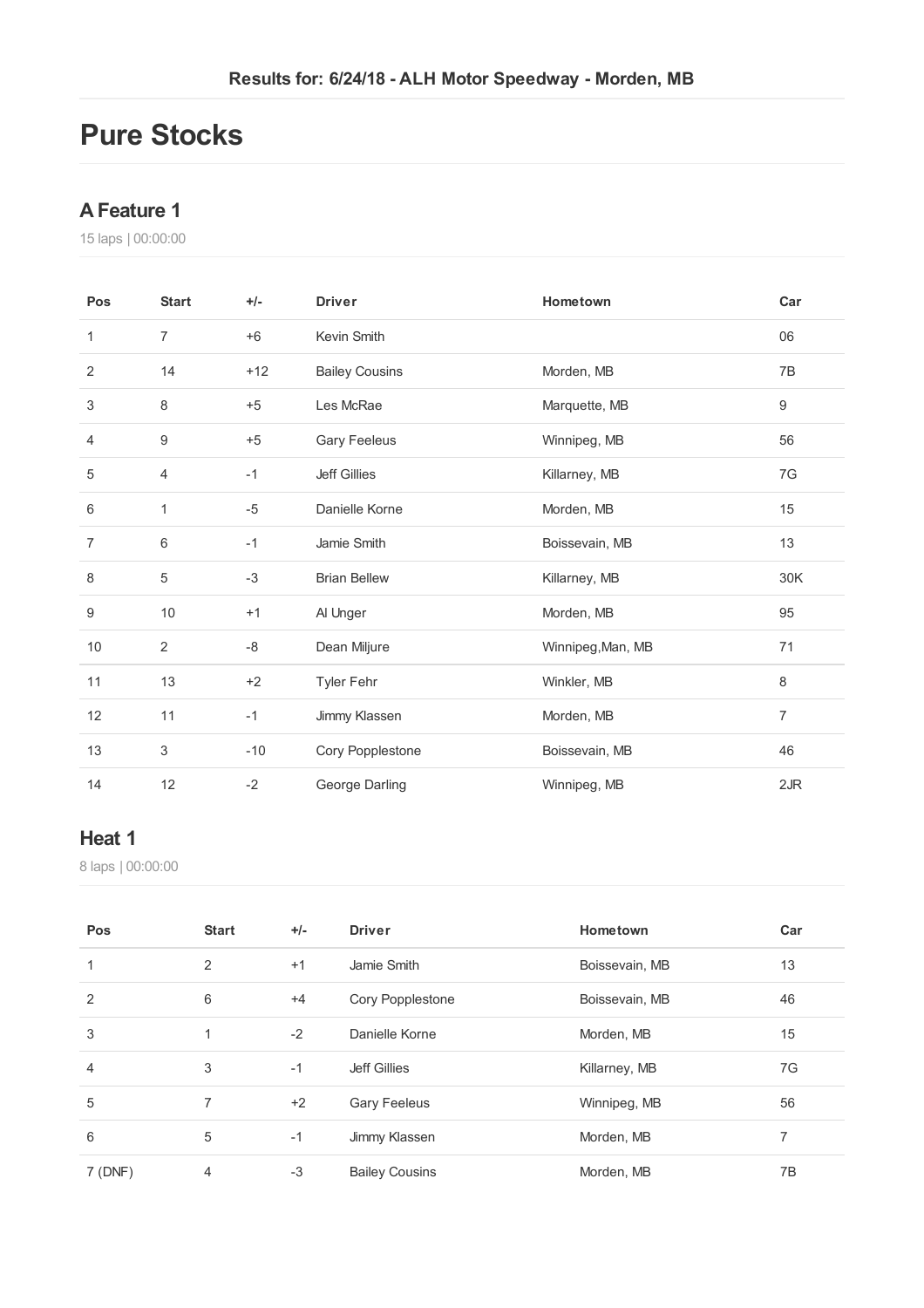laps | 00:00:00

| Pos            | <b>Start</b>   | $+/-$                    | <b>Driver</b>       | Hometown          | Car |
|----------------|----------------|--------------------------|---------------------|-------------------|-----|
| 1              | 1              | $\overline{\phantom{a}}$ | Kevin Smith         |                   | 06  |
| $\overline{2}$ | $\overline{4}$ | $+2$                     | <b>Brian Bellew</b> | Killarney, MB     | 30K |
| 3              | 2              | $-1$                     | Dean Miljure        | Winnipeg, Man, MB | 71  |
| 4              | 5              | $+1$                     | Les McRae           | Marquette, MB     | 9   |
| 5              | 3              | $-2$                     | Al Unger            | Morden, MB        | 95  |
| 6              | $6\,$          | $\overline{\phantom{a}}$ | George Darling      | Winnipeg, MB      | 2JR |
| 7              | 7              | $\overline{\phantom{a}}$ | <b>Tyler Fehr</b>   | Winkler, MB       | 8   |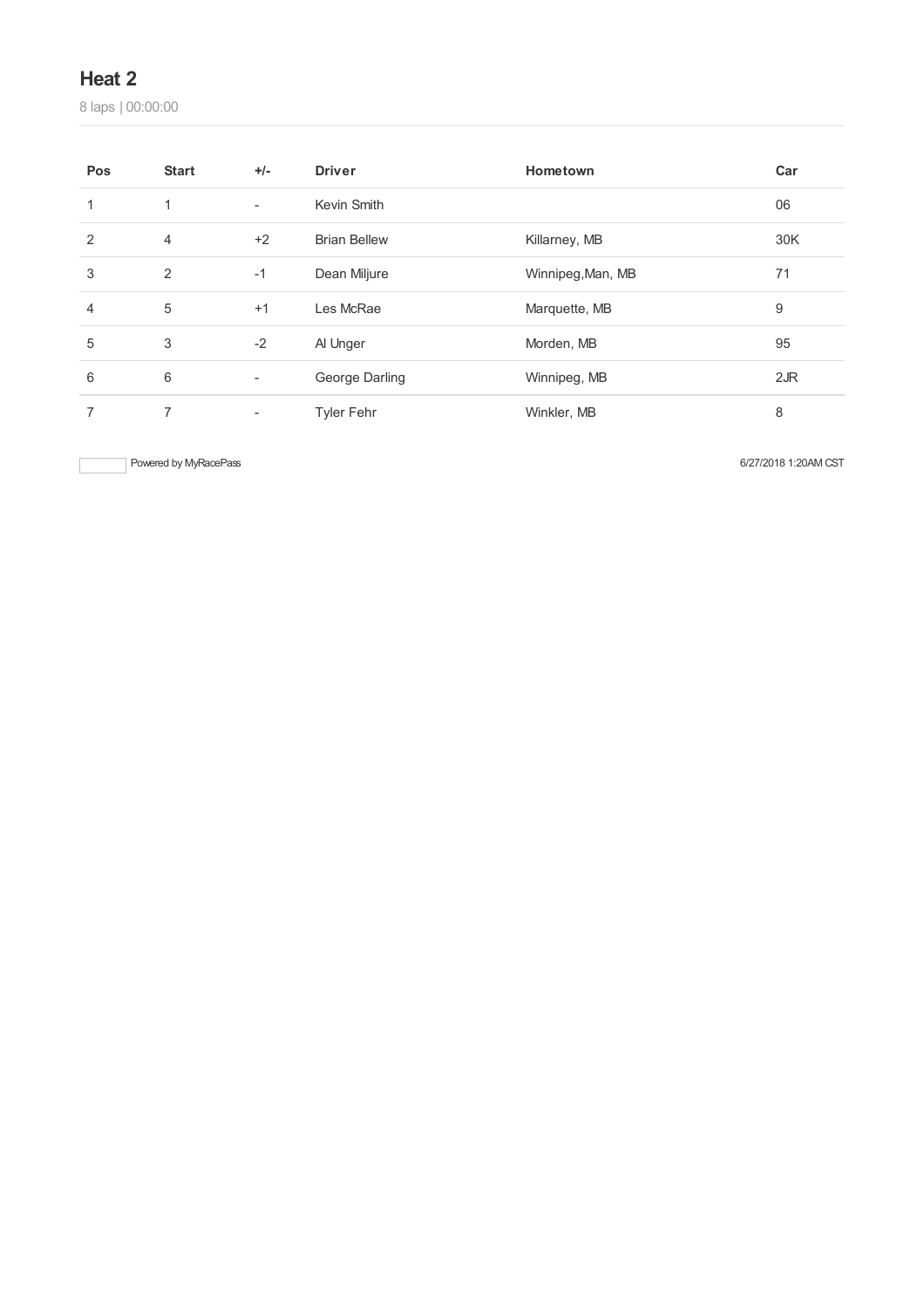## **WISSOTA Midwest Modifieds**

#### **AFeature 1**

laps | 00:00:00

| Pos            | <b>Start</b>             | $+/-$                    | <b>Driver</b>           | Hometown        | Car                       |
|----------------|--------------------------|--------------------------|-------------------------|-----------------|---------------------------|
| 1              | 2                        | $+1$                     | Patrick Sobolik         | Hallock, MN     | 40                        |
| 2              | $\overline{4}$           | $+2$                     | Lance Schill            | Langdon, ND     | 17                        |
| $\sqrt{3}$     | 8                        | $+5$                     | <b>Austin Hunter</b>    | Winnipeg, MB    | 44                        |
| 4              | 6                        | $+2$                     | <b>Brandon Wieler</b>   | Winkler, MB     | 99W                       |
| 5              | 1                        | $-4$                     | <b>Austin Overwater</b> | Winnipeg, MB    | 33A                       |
| 6              | $\,$ 5 $\,$              | $-1$                     | <b>Brandon Rehill</b>   | St. Andrews, MB | 4B                        |
| $\overline{7}$ | 9                        | $+2$                     | Scott Bintz             | Jamestown, ND   | 1S                        |
| 8              | 3                        | $-5$                     | Murray Kozie            | Headingley, MB  | 55                        |
| 9              | $\overline{7}$           | $-2$                     | Cody Wall               | Plum Coulee, MB | 25                        |
| 10             | 10                       | $\overline{\phantom{a}}$ | Randy Thompson          | Lakota, ND      | 16                        |
| 11             | 11                       | ÷                        | Gary Unrau              | Roland, MB      | 18                        |
| 12             | 16                       | $+4$                     | James Wall              | Winkler, MB     | 25RIP                     |
| 13             | 14                       | $+1$                     | Adam Unrau              | Winkler, MB     | $\ensuremath{\mathsf{3}}$ |
| 14             | 12                       | $-2$                     | Derek Unrau             | Roland, MB      | 59                        |
| 15             | 13                       | $-2$                     | Tim Wiebe               | Vita, MB        | <b>18T</b>                |
| <b>DNS</b>     | $\overline{\phantom{0}}$ | $-1$                     | <b>Ted Doell</b>        | Carman, MB      | 95                        |

#### **Heat 1**

| Pos            | <b>Start</b> | $+/-$ | <b>Driver</b>         | Hometown     | Car        |
|----------------|--------------|-------|-----------------------|--------------|------------|
| 1              | 4            | $+3$  | <b>Austin Hunter</b>  | Winnipeg, MB | 44         |
| 2              | 1            | $-1$  | <b>Brandon Wieler</b> | Winkler, MB  | 99W        |
| 3              | 5            | $+2$  | Patrick Sobolik       | Hallock, MN  | 40         |
| $\overline{4}$ | 2            | $-2$  | Randy Thompson        | Lakota, ND   | 16         |
| 5              | 6            | $+1$  | Tim Wiebe             | Vita, MB     | <b>18T</b> |
| 6 (DNF)        | 3            | $-3$  | <b>Ted Doell</b>      | Carman, MB   | 95         |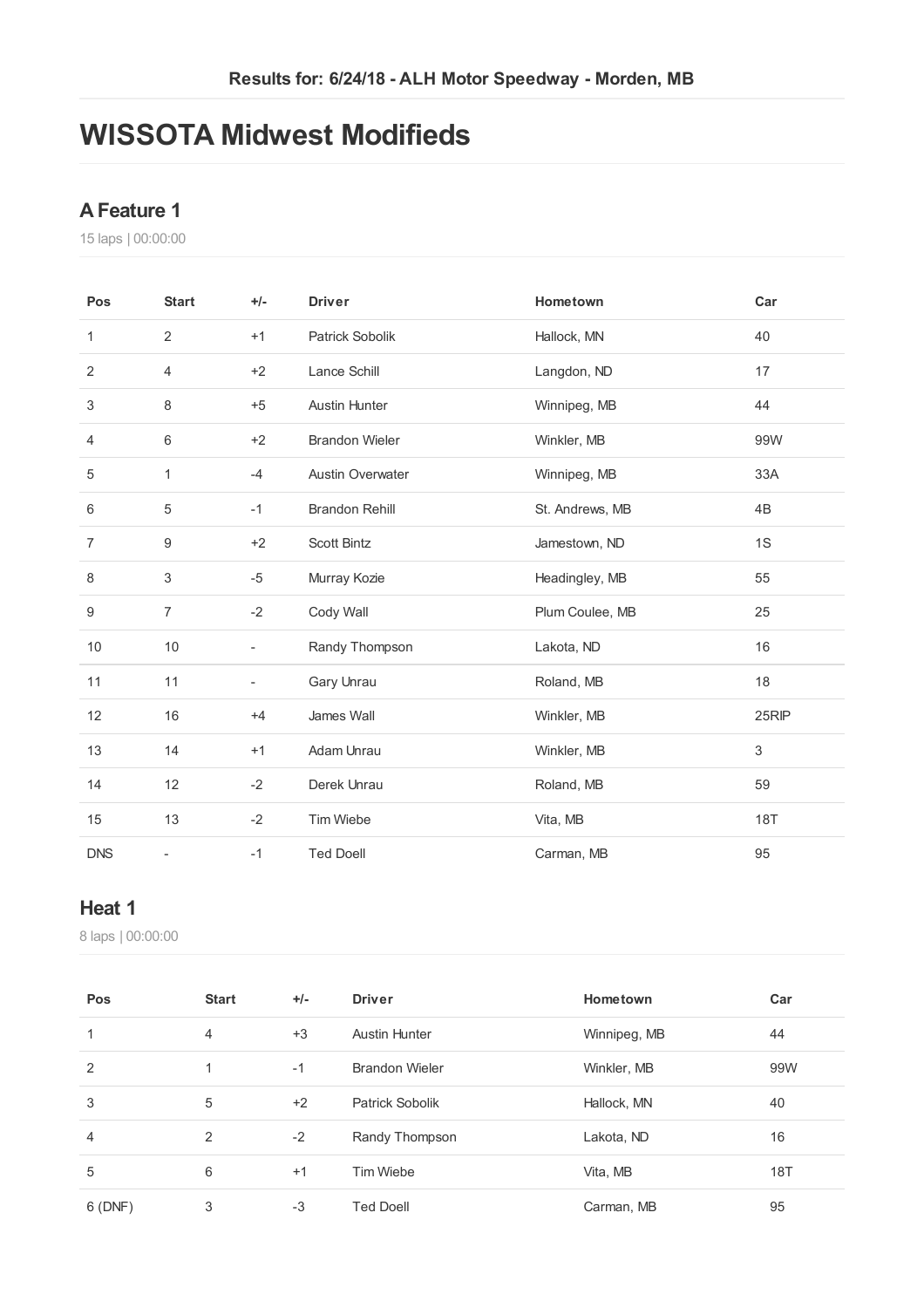laps | 00:00:00

| Pos            | <b>Start</b>   | $+/-$                    | <b>Driver</b>           | Hometown       | Car   |
|----------------|----------------|--------------------------|-------------------------|----------------|-------|
| 1              | 2              | $+1$                     | Lance Schill            | Langdon, ND    | 17    |
| $\overline{2}$ | 1              | $-1$                     | Murray Kozie            | Headingley, MB | 55    |
| 3              | 3              | $\overline{\phantom{a}}$ | <b>Austin Overwater</b> | Winnipeg, MB   | 33A   |
| 4              | $\overline{4}$ | $\overline{\phantom{a}}$ | Gary Unrau              | Roland, MB     | 18    |
| <b>DNS</b>     | ۰              | $\overline{\phantom{a}}$ | James Wall              | Winkler, MB    | 25RIP |

### **Heat 3**

laps | 00:00:00

| Pos           | <b>Start</b>   | $+/-$ | <b>Driver</b>  | Hometown        | Car |
|---------------|----------------|-------|----------------|-----------------|-----|
|               | 3              | $+2$  | Scott Bintz    | Jamestown, ND   | 1S  |
| $\mathcal{P}$ | $\overline{1}$ | $-1$  | Brandon Rehill | St. Andrews, MB | 4B  |
| 3             | 4              | $+1$  | Cody Wall      | Plum Coulee, MB | 25  |
| 4             | 2              | $-2$  | Derek Unrau    | Roland, MB      | 59  |
| 5             | 5              | -     | Adam Unrau     | Winkler, MB     | 3   |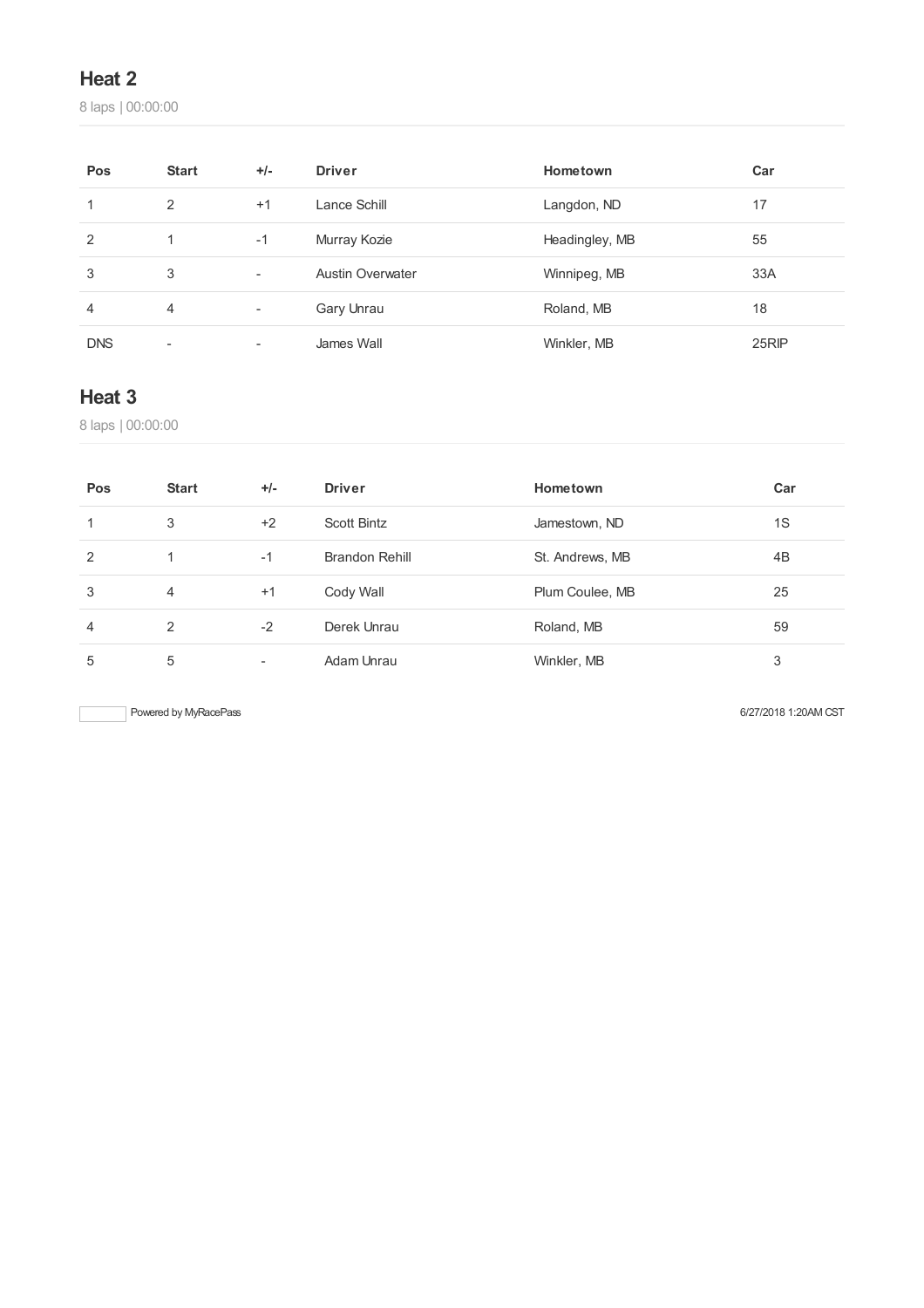# **Cylinder**

#### **AFeature 1**

laps | 00:00:00

| Pos | <b>Start</b>   | $+/-$                    | <b>Driver</b>  | Hometown      | Car |
|-----|----------------|--------------------------|----------------|---------------|-----|
| 1   | 3              | $+2$                     | Alexander Farr | Landmark, MB  | 25  |
| 2   | 2              | $\overline{\phantom{a}}$ | Madison Brown  | Winnipeg, MB  | 77  |
| 3   | $\overline{4}$ | $+1$                     | Denis Seguin   | Winnipeg, MB  | 23  |
| 4   |                | $-3$                     | Anita Bellew   | Killarney, MB | 30A |
| 5   | 5              | $\overline{\phantom{a}}$ | Ryan Higgins   | Winnipeg, MB  | 99  |

#### **Heat 1**

laps | 00:00:00

| Pos            | <b>Start</b> | $+/-$                    | <b>Driver</b>  | Hometown      | Car |
|----------------|--------------|--------------------------|----------------|---------------|-----|
| 1              | 1.           | $\overline{\phantom{a}}$ | Alexander Farr | Landmark, MB  | 25  |
| 2              | 2            | $\overline{\phantom{a}}$ | Ryan Higgins   | Winnipeg, MB  | 99  |
| 3              | 4            | $+1$                     | Madison Brown  | Winnipeg, MB  | 77  |
| $\overline{4}$ | 3            | $-1$                     | Denis Seguin   | Winnipeg, MB  | 23  |
| 5              | 5            | $\overline{\phantom{a}}$ | Anita Bellew   | Killarney, MB | 30A |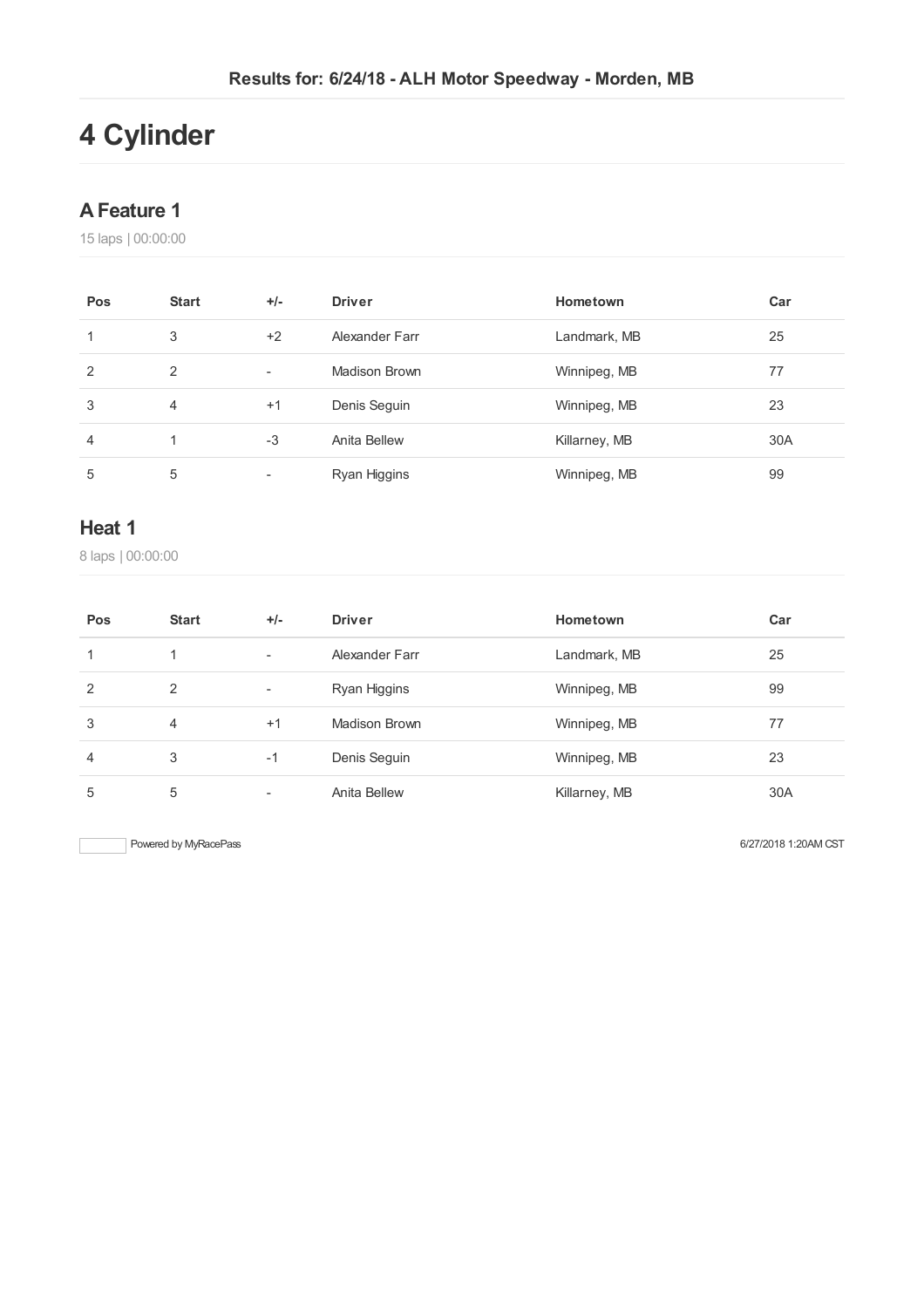# **Slingshots**

#### **AFeature 1**

laps | 00:00:00

| Pos            | <b>Start</b>              | $+/-$          | <b>Driver</b>         | Hometown         | Car             |
|----------------|---------------------------|----------------|-----------------------|------------------|-----------------|
| 1              | $\mathbf{1}$              | $\blacksquare$ | Dexter Saxon          |                  | 12              |
| $\overline{2}$ | 5                         | $+3$           | Keenan Glasser        |                  | 22              |
| 3              | 6                         | $+3$           | <b>Tyler Doell</b>    | Carman, MB       | 8               |
| $\overline{4}$ | $\ensuremath{\mathsf{3}}$ | $-1$           | Dentyn Schill         | Langdon, ND      | 17 <sub>D</sub> |
| 5              | 8                         | $+3$           | Ty Saxon              |                  | 41              |
| 6              | 4                         | $-2$           | Edna Zacharias        | Plum Coulee, MB  | 15              |
| 7              | $\overline{2}$            | $-5$           | Sierra Staff          | EAST ST PAUL, MB | $\overline{7}$  |
| 8              | 9                         | $+1$           | <b>Brooke Cousins</b> | Morden, MB       | 36              |
| 9              | $\overline{7}$            | $-2$           | Cash Saxon            | Lampman, SK      | 99              |
| 10             | 11                        | $+1$           | Cyrus Falk            | GRETNA, MB       | 9               |
| 11             | 10                        | $-1$           | Amy Doell             | Carman, MB       | $\overline{4}$  |

#### **Heat 1**

| Pos            | <b>Start</b>   | $+/-$ | <b>Driver</b>         | Hometown        | Car |
|----------------|----------------|-------|-----------------------|-----------------|-----|
| $\mathbf{1}$   | 3              | $+2$  | Keenan Glasser        |                 | 22  |
| 2              | 5              | $+3$  | Dexter Saxon          |                 | 12  |
| 3              | 6              | $+3$  | Edna Zacharias        | Plum Coulee, MB | 15  |
| $\overline{4}$ | 1              | $-3$  | <b>Tyler Doell</b>    | Carman, MB      | 8   |
| 5              | $\overline{4}$ | $-1$  | <b>Brooke Cousins</b> | Morden, MB      | 36  |
| 6              | 2              | $-4$  | Cyrus Falk            | GRETNA, MB      | 9   |